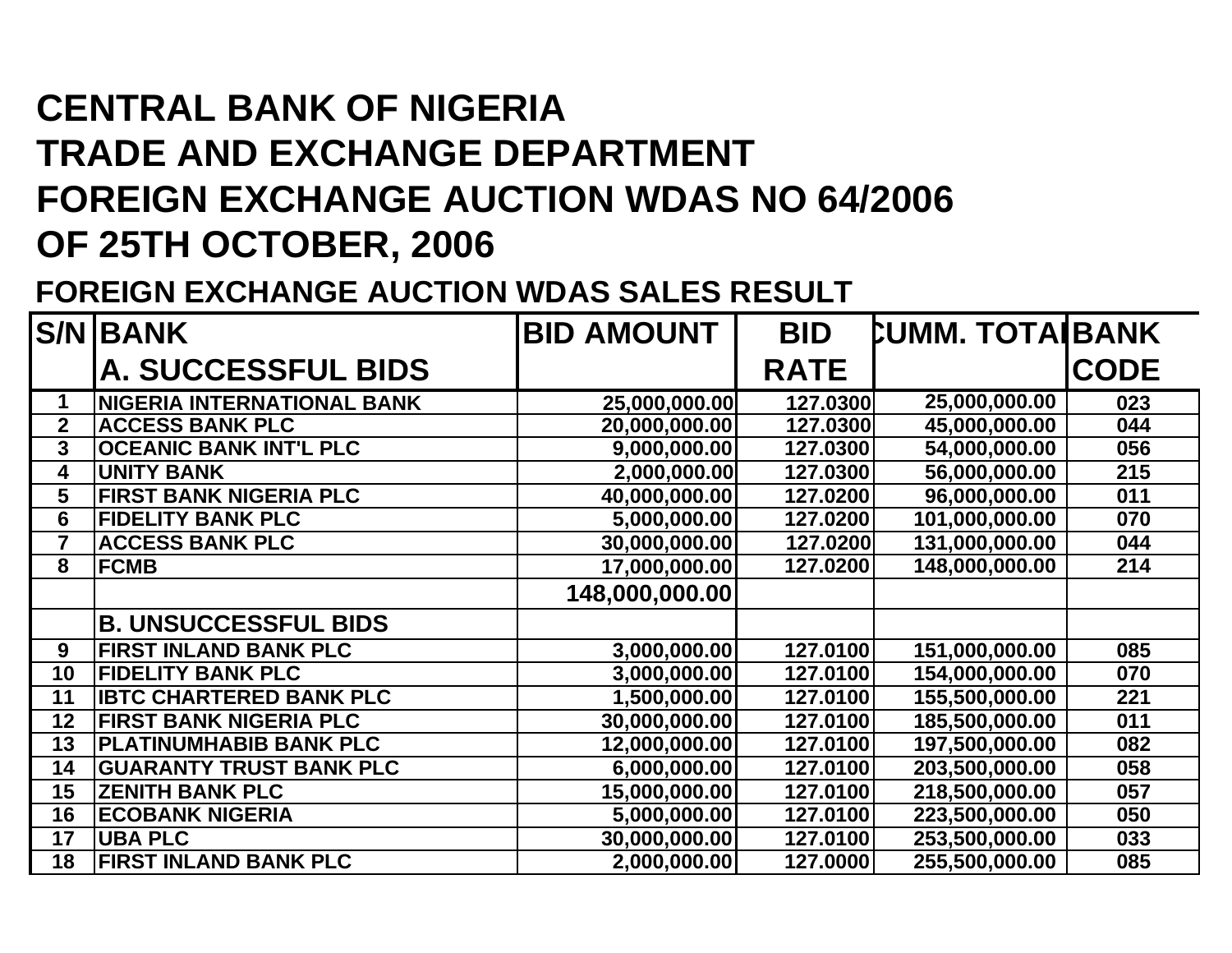| 19 | <b>FIDELITY BANK PLC</b>             | 2,000,000.00   | 127.0000 | 257,500,000.00 | 070 |
|----|--------------------------------------|----------------|----------|----------------|-----|
| 20 | <b>NIGERIA INTERNATIONAL BANK</b>    | 5,000,000.00   | 127.0000 | 262,500,000.00 | 023 |
| 21 | <b>ACCESS BANK PLC</b>               | 1,000,000.00   | 127.0000 | 263,500,000.00 | 044 |
| 22 | <b>DIAMOND BANK</b>                  | 10,000,000.00  | 127.0000 | 273,500,000.00 | 63  |
| 23 | <b>IBTC CHARTERED BANK PLC</b>       | 3,000,000.00   | 127.0000 | 276,500,000.00 | 221 |
| 24 | <b>FIRST BANK NIGERIA PLC</b>        | 10,000,000.00  | 127.0000 | 286,500,000.00 | 011 |
| 25 | <b>WEMA BANK PLC</b>                 | 5,000,000.00   | 127.0000 | 291,500,000.00 | 35  |
| 26 | <b>SKYE BANK</b>                     | 1,000,000.00   | 127.0000 | 292,500,000.00 | 076 |
| 27 | <b>EQUITORIAL TRUST BANK LIMITED</b> | 10,000,000.00  | 127.0000 | 302,500,000.00 | 040 |
| 28 | <b>SPRINGBANK (WDAS)</b>             | 1,000,000.00   | 127.0000 | 303,500,000.00 | 084 |
| 29 | <b>UNION BANK OF NIG PLC</b>         | 8,500,000.00   | 127.0000 | 312,000,000.00 | 032 |
| 30 | <b>GUARANTY TRUST BANK PLC</b>       | 3,000,000.00   | 127.0000 | 315,000,000.00 | 058 |
| 31 | <b>ZENITH BANK PLC</b>               | 15,000,000.00  | 127.0000 | 330,000,000.00 | 057 |
| 32 | <b>INTERCONTINENTAL</b>              | 4,710,800.64   | 127.0000 | 334,710,800.64 | 069 |
| 33 | <b>DIAMOND BANK</b>                  | 5,000,000.00   | 126.9900 | 339,710,800.64 | 63  |
| 34 | <b>WEMA BANK PLC</b>                 | 2,000,000.00   | 126.9900 | 341,710,800.64 | 35  |
| 35 | <b>GUARANTY TRUST BANK PLC</b>       | 500,000.00     | 126.9900 | 342,210,800.64 | 058 |
| 36 | <b>EQUITORIAL TRUST BANK LIMITED</b> | 1,000,000.00   | 126.9800 | 343,210,800.64 | 040 |
| 37 | <b>SKYE BANK</b>                     | 500,000.00     | 126.9500 | 343,710,800.64 | 076 |
|    |                                      | 195,710,800.64 |          |                |     |
|    | TOTAL (A+B)                          | 343,710,800.64 |          |                |     |

## **BANKS' BDC CASH REQUEST**

| <b>S/NBANK</b>             | <b>IBID AMOUNT</b> | <b>BID</b>  | <b>CUMM. TOTAL BANK</b> |             |
|----------------------------|--------------------|-------------|-------------------------|-------------|
| <b>A. SUCCESSFUL BIDS</b>  |                    | <b>RATE</b> |                         | <b>CODE</b> |
| <b>1 UNITY BANK</b>        | 2,000,000.00       | 127.0300    | 2,000,000.00            | 215         |
| <b>2 FIDELITY BANK PLC</b> | 2,000,000.00       | 127.0200    | 4,000,000.00            | 070         |
| <b>3 ACCESS BANK PLC</b>   | 2,000,000.00       | 127.0200    | 6,000,000.00            | 044         |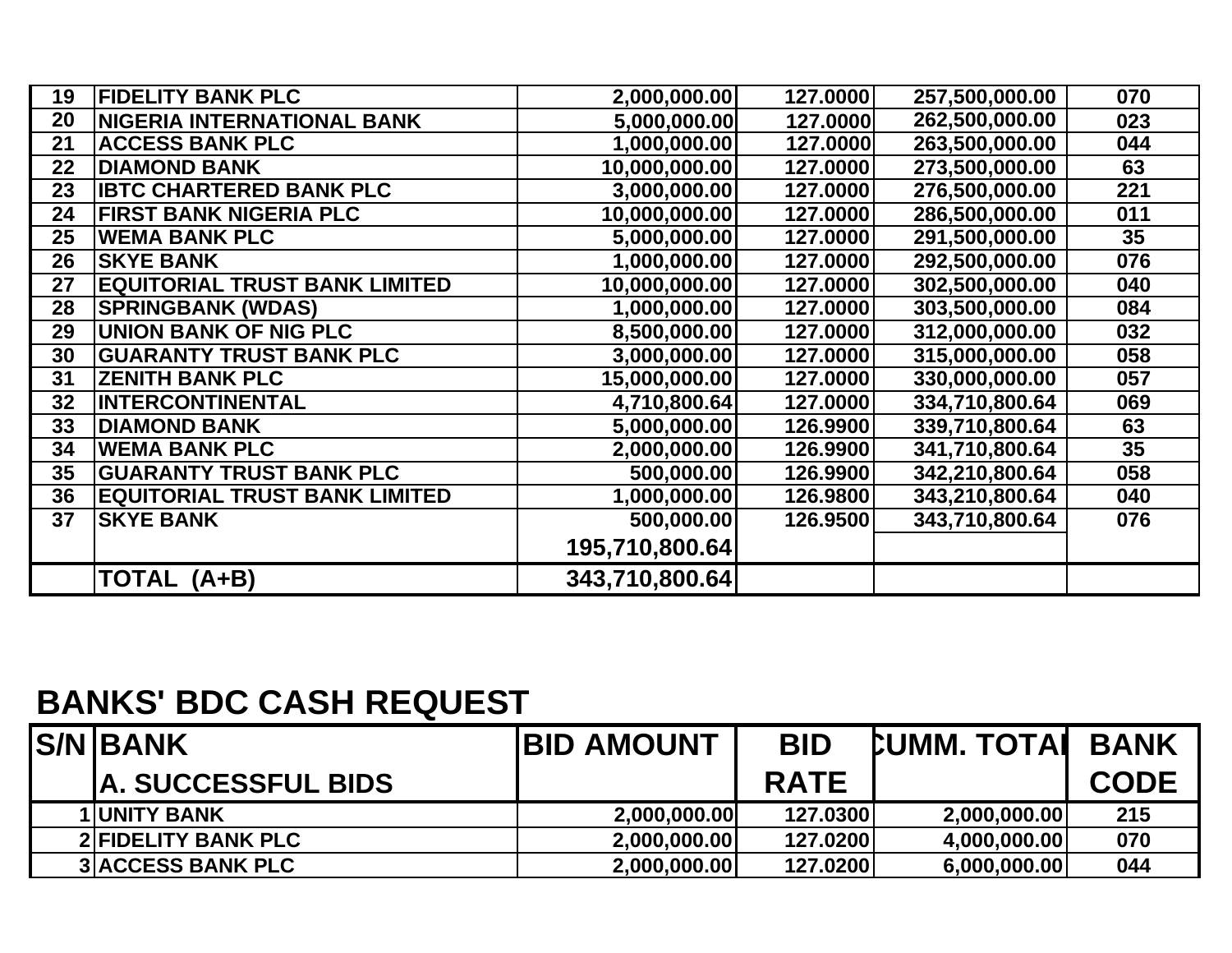| 4 FIRST BANK NIGERIA PLC                | 1,000,000.00  | 127.0200 | 7,000,000.00  | 011 |
|-----------------------------------------|---------------|----------|---------------|-----|
|                                         | 7,000,000.00  |          |               |     |
| <b>B. UNSUCCESSFUL BIDS</b>             |               |          |               |     |
| <b>5 FIRST INLAND BANK PLC</b>          | 2,000,000.00  | 127.0100 | 9,000,000.00  | 085 |
| 6 WEMA BANK PLC - BDC                   | 2,000,000.00  | 127.0100 | 11,000,000.00 | 35  |
| <b>7 GUARANTY TRUST BANK PLC</b>        | 700,000.00    | 127.0100 | 11,700,000.00 | 058 |
| <b>8UBA PLC</b>                         | 2,000,000.00  | 127.0100 | 13,700,000.00 | 033 |
| 9 SKYE BANK                             | 2,000,000.00  | 127.0000 | 15,700,000.00 | 076 |
| <b>10 EQUITORIAL TRUST BANK LIMITED</b> | 2,000,000.00  | 127.0000 | 17,700,000.00 | 040 |
| 11 UNION BANK OF NIG PLC                | 2,000,000.00  | 127.0000 | 19,700,000.00 | 032 |
| <b>12 INTERCONTINENTAL BANK</b>         | 2,000,000.00  | 127.0000 | 21,700,000.00 | 069 |
|                                         | 14,700,000.00 |          |               |     |
| <b>TOTAL (A+B)</b>                      | 21,700,000.00 |          |               |     |

## **SUMMARY FOR WHOLESALE DAS 64 OF 25-10-2006**

 **AMOUNT OFFERED FOR SALE US\$120,000,000.00 AMOUNT SOLD AT WDAS US\$148,000,000.00 AMOUNT SOLD AT BANKS' BDC US\$7,000,000.00 TOTAL AMOUNT SOLD US\$155,000,000.00 NO. OF PATICIPATING BANKS 21**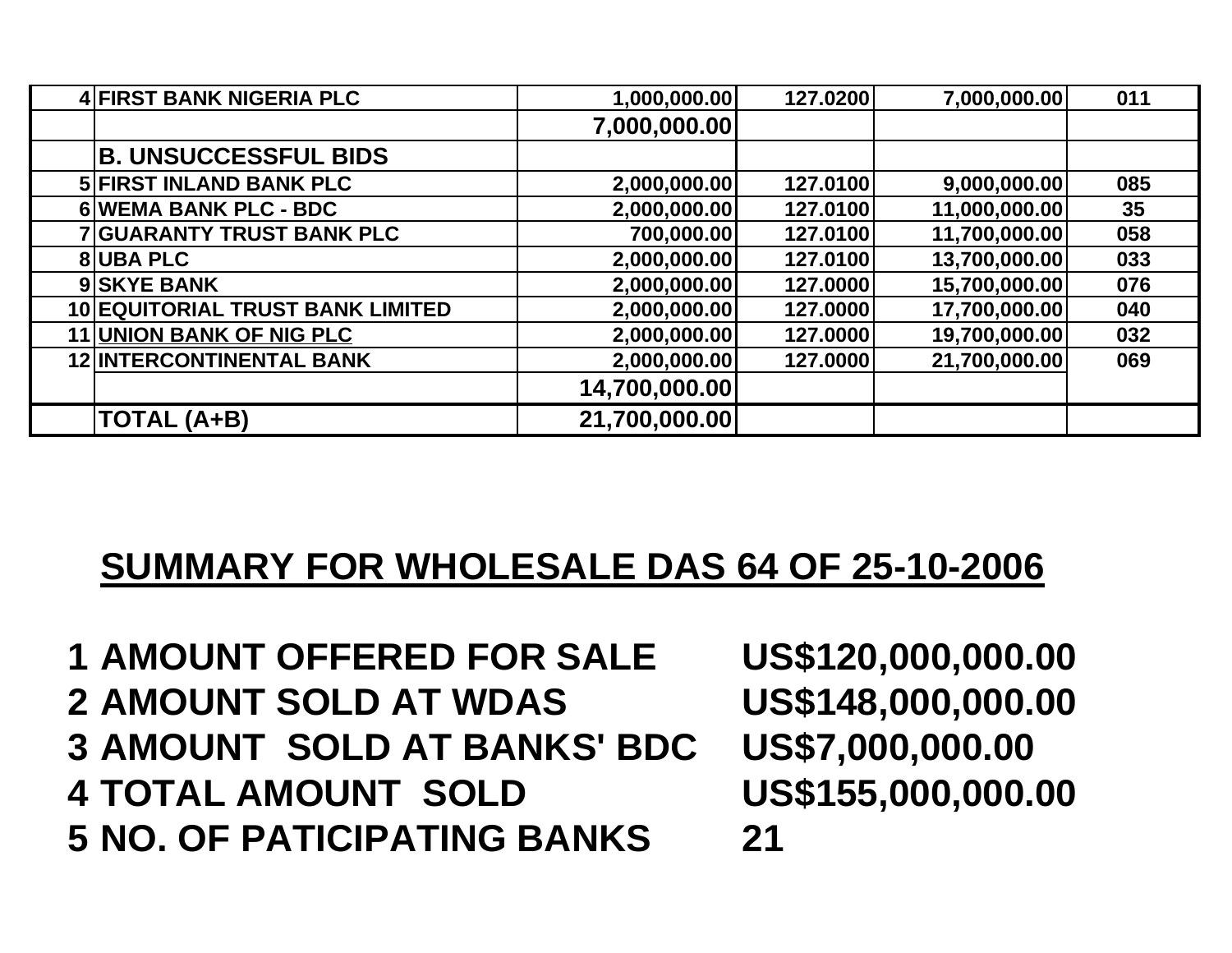| <b>WEIGHTED</b> |  |  |  |  |
|-----------------|--|--|--|--|
| <b>AVERAGE</b>  |  |  |  |  |
| 9.2396          |  |  |  |  |
| 7.3917          |  |  |  |  |
| 3.3263          |  |  |  |  |
| 0.7392          |  |  |  |  |
| 14.7822         |  |  |  |  |
| 1.8478          |  |  |  |  |
| 11.0866         |  |  |  |  |
| 6.2824          |  |  |  |  |
|                 |  |  |  |  |
|                 |  |  |  |  |
| 1.1086          |  |  |  |  |
| 1.1086          |  |  |  |  |
| 0.5543          |  |  |  |  |
| 11.0858         |  |  |  |  |
| 4.4343          |  |  |  |  |
| 2.2172          |  |  |  |  |
| 5.5429          |  |  |  |  |
| 1.8476          |  |  |  |  |
| 11.0858         |  |  |  |  |
| 0.7390          |  |  |  |  |